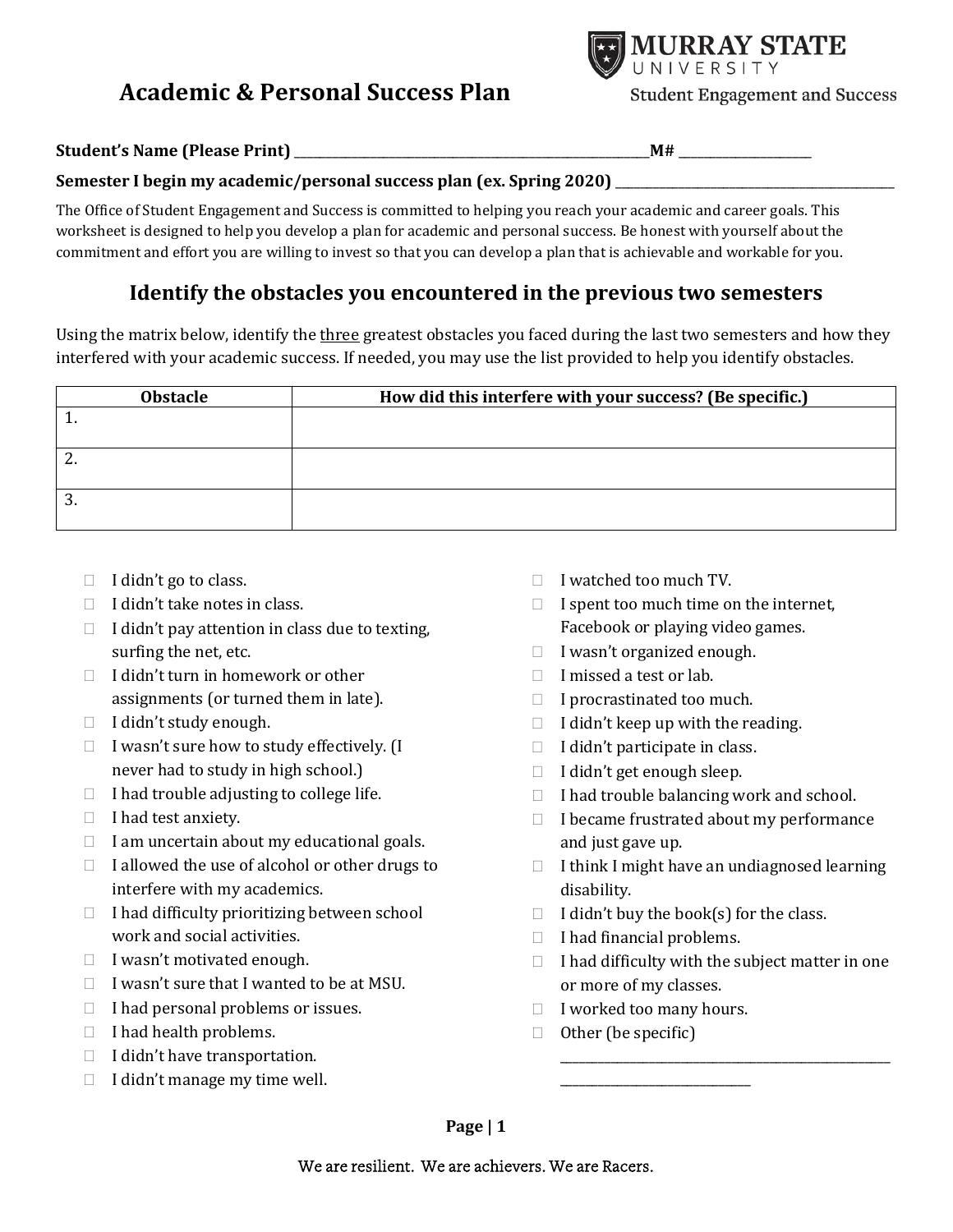

## **Generate potential solutions for overcoming the obstacles you listed**

In the matrix below, write the three obstacles you listed on page 1. Then list three potential solutions for each obstacle. If needed, you may use the list below to help you identify potential solutions.

| Obstacle | Solution #1 | Solution #2 | Solution #3 |
|----------|-------------|-------------|-------------|
| π.       |             |             |             |
|          |             |             |             |
|          |             |             |             |
| ົ<br>Ζ.  |             |             |             |
|          |             |             |             |
|          |             |             |             |
| 3.       |             |             |             |
|          |             |             |             |
|          |             |             |             |

- $\Box$  I will meet with my academic advisor to discuss my schedule and develop a plan for success.
- $\Box$  I will meet with my advisor, Student Engagement and Success staff, or another student support services person to develop a time management plan that works for me.
- $\Box$  I will attend all of my classes.
- $\Box$  I will go to class prepared.
- $\Box$  I will stay focused in class.
- $\Box$  I will make school a high priority.
- $\Box$  I will set a study schedule for each class and follow it.
- $\Box$  I will seek assistance from tutors (tutoring.murraystate.edu)
- $\Box$  I will seek assistance from the  $\Box$  Writing Center and/or the  $\Box$  Oral Communication Center in the Library
- $\Box$  I will seek assistance from the staff in Student Disability Services
- $\Box$  If I am having difficulty in a course for which tutoring is not currently offered, I will speak to the instructor and ask about tutoring options or study groups.
- $\Box$  I will reduce the number of hours I work per week (20 hours/week is recommended).
- $\Box$  I will utilize the major and career exploration services in Career Services office.
- $\Box$  I will seek assistance from someone in the Financial Aid Office.
- $\Box$  I will access iGrad Financial Literacy to help me understand my finances.
- $\Box$  I will make better choices regarding my health, sleeping and eating habits.
- $\Box$  I will make better choices regarding my use of alcohol and/or other drugs.
- $\Box$  I will get to know my instructors.
- $\Box$  I will ask my instructor for help if I am having difficulty in a course.
- $\Box$  I will get involved in fitness activities at the Wellness Center.
- $\Box$  I will not spend time with people who are not understanding of my goals for academic success and my need for study time.
- I will check and respond to my Racer Email **DAILY**  so that I don't miss important messages
- $\Box$  I will utilize the Starfish Student Success Network.
- $\Box$  I will get involved on-campus (attend an event; join a student group; etc.).

\_\_\_\_\_\_\_\_\_\_\_\_\_\_\_\_\_\_\_\_\_\_\_\_\_\_\_\_\_\_\_\_\_\_\_\_\_\_\_\_\_\_\_\_

 $\Box$  Other solutions that will allow me to be successful

\_\_\_\_\_\_\_\_\_\_\_\_\_\_\_\_\_\_\_\_\_\_\_\_\_\_\_\_\_\_\_\_\_\_\_\_\_\_\_\_\_\_\_\_\_\_\_\_\_\_\_\_\_\_\_\_\_\_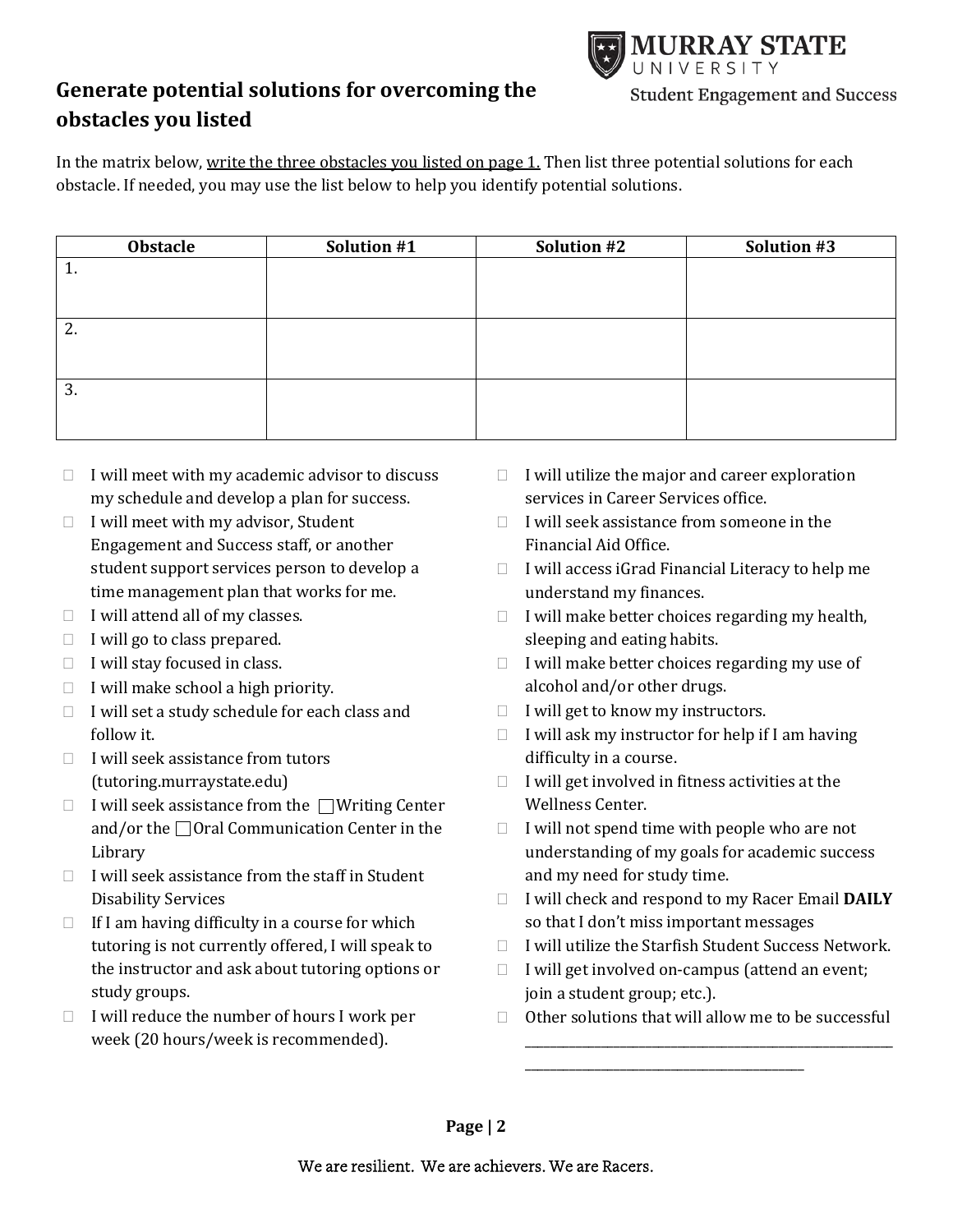### **Commit to workable and achievable solutions**



**Student Engagement and Success** 

From the list of solutions you included in the matrix on page 2, select the three most achievable solutions you are willing to try. Then describe how these solutions may help you, and the sacrifices you will need to make to achieve your goals

| <b>Solution</b> | How will this solution help me? | What will this solution require of me in<br>terms of time and effort? |
|-----------------|---------------------------------|-----------------------------------------------------------------------|
|                 |                                 |                                                                       |
| っ               |                                 |                                                                       |
| 3.              |                                 |                                                                       |

# **Remember that with effort and persistence, you can stay in or return to good academic standing! Keep the following in mind:**

- 1. **BE COMITTED** to achieving academic success.
- 2. **UNDERSTAND** what academic suspension means and what grades you'll need to earn to return to good academic standing.
- 3. **IDENTIFY** the problems that led to your poor grades.
- 4. **CONSIDER** all of your options including adjusting your course load, cutting back on working hours, cutting back on extracurricular activities, repeating courses, etc.
- 5. **KNOW** the "Add, drop, and withdrawal" deadlines as well as other academic policies that pertain to you.
- 6. **LET OTHERS ASSIST YOU** and take advantage of student support services such as tutoring, personal counseling, and academic advising.
- 7. **THINK POSITIVELY** and **WORK HARD! DON'T GIVE UP!**